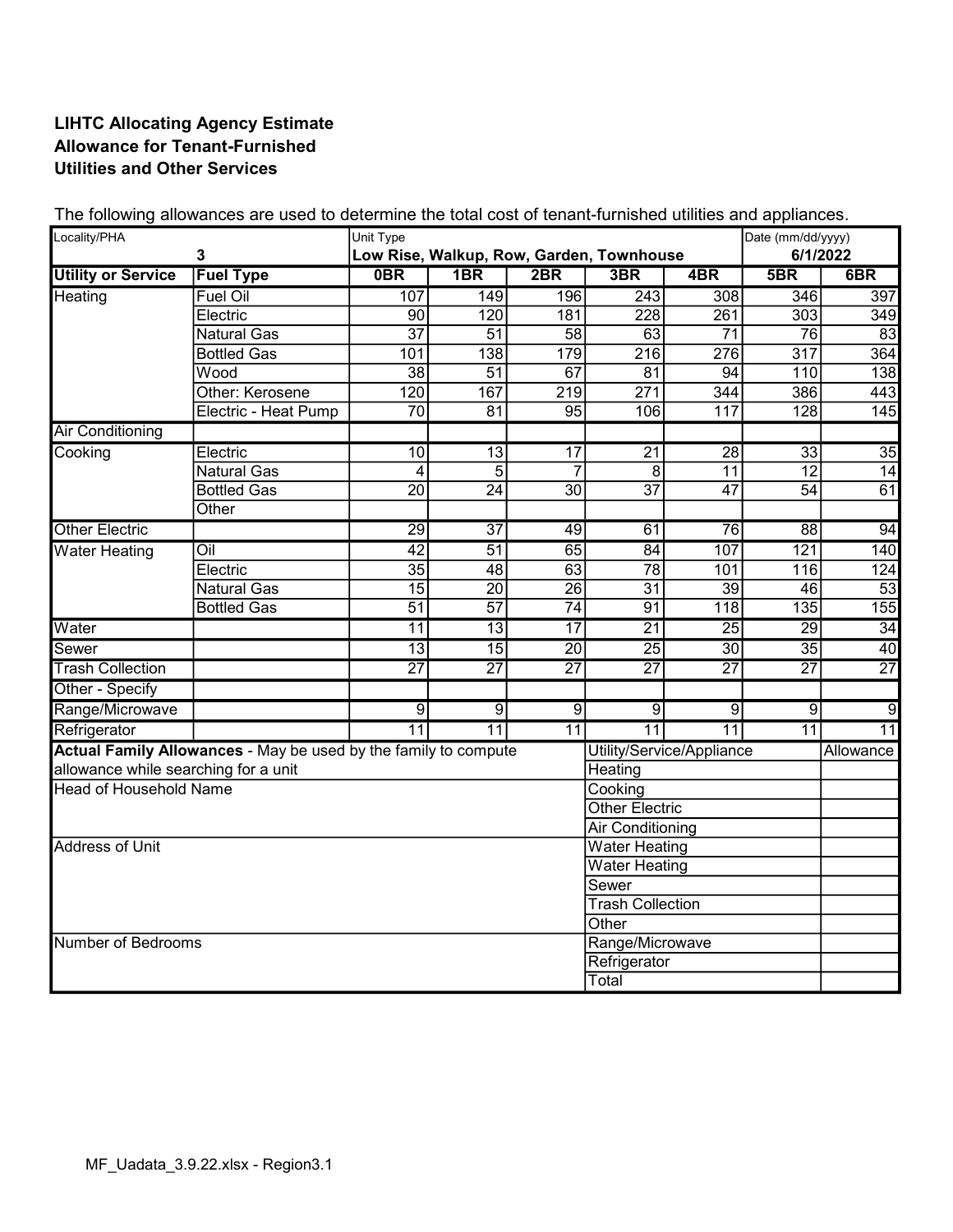## LIHTC Allocating Agency Estimate Allowance for Tenant-Furnished Utilities and Other Services

| Locality/PHA<br>3                                                                            |                      | Unit Type       |                  |                 | Semi-Detached, Single Family, Mobile Home |                  | Date (mm/dd/yyyy)<br>6/1/2022 |                  |
|----------------------------------------------------------------------------------------------|----------------------|-----------------|------------------|-----------------|-------------------------------------------|------------------|-------------------------------|------------------|
| <b>Utility or Service</b>                                                                    | <b>Fuel Type</b>     | <b>OBR</b>      | 1B <sub>R</sub>  | 2BR             | 3BR                                       | 4BR              | 5B                            | 6B               |
| Heating                                                                                      | <b>Fuel Oil</b>      | 126             | $\overline{173}$ | 229             | 280                                       | 355              | 402                           | 458              |
|                                                                                              | Electric             | 104             | 139              | 209             | 263                                       | 300              | $\overline{349}$              | 398              |
|                                                                                              | <b>Natural Gas</b>   | $\overline{42}$ | 56               | 62              | 67                                        | 76               | 83                            | 89               |
|                                                                                              | <b>Bottled Gas</b>   | 115             | 162              | 206             | 249                                       | $\overline{317}$ | 367                           | 418              |
|                                                                                              | Wood                 | 44              | 54               | 69              | 85                                        | 100              | 124                           | 149              |
|                                                                                              | Other: Kerosene      | 141             | 193              | 255             | 313                                       | 396              | 448                           | $\overline{511}$ |
|                                                                                              | Electric - Heat Pump | $\overline{48}$ | $\overline{57}$  | 69              | $\overline{78}$                           | $\overline{87}$  | 96                            | $\overline{110}$ |
| <b>Air Conditioning</b>                                                                      |                      |                 |                  |                 |                                           |                  |                               |                  |
| Cooking                                                                                      | Electric             | $\overline{10}$ | 13               | $\overline{17}$ | $\overline{21}$                           | $\overline{28}$  | 33                            | 35               |
|                                                                                              | <b>Natural Gas</b>   | $\overline{4}$  | $\overline{5}$   | $\overline{7}$  | $\overline{8}$                            | $\overline{11}$  | $\overline{12}$               | 14               |
|                                                                                              | <b>Bottled Gas</b>   | $\overline{20}$ | $\overline{24}$  | $\overline{30}$ | $\overline{37}$                           | $\overline{47}$  | $\overline{54}$               | 61               |
|                                                                                              | Other                |                 |                  |                 |                                           |                  |                               |                  |
| <b>Other Electric</b>                                                                        |                      | $\overline{29}$ | $\overline{37}$  | 49              | 61                                        | 76               | 88                            | 94               |
| <b>Water Heating</b>                                                                         | $\overline{O}$ il    | $\overline{42}$ | $\overline{51}$  | 65              | 84                                        | 107              | 121                           | 140              |
|                                                                                              | Electric             | $\overline{35}$ | 48               | 63              | $\overline{78}$                           | 101              | 116                           | 124              |
|                                                                                              | <b>Natural Gas</b>   | $\overline{15}$ | 20               | 26              | 31                                        | $\overline{39}$  | 46                            | 53               |
|                                                                                              | <b>Bottled Gas</b>   | $\overline{51}$ | $\overline{57}$  | $\overline{74}$ | $\overline{91}$                           | 118              | 135                           | 155              |
| Water                                                                                        |                      | 11              | 13               | $\overline{17}$ | 21                                        | 25               | 29                            | 34               |
| <b>Sewer</b>                                                                                 |                      | $\overline{13}$ | 15               | 20              | $\overline{25}$                           | $\overline{30}$  | 35                            | 40               |
| <b>Trash Collection</b>                                                                      |                      | $\overline{27}$ | $\overline{27}$  | $\overline{27}$ | $\overline{27}$                           | $\overline{27}$  | $\overline{27}$               | $\overline{27}$  |
| Other - Specify                                                                              |                      |                 |                  |                 |                                           |                  |                               |                  |
| Range/Microwave                                                                              |                      | $\overline{9}$  | $\overline{9}$   | $\overline{9}$  | $\overline{9}$                            | $\overline{9}$   | $\overline{9}$                | g                |
| Refrigerator                                                                                 |                      | $\overline{11}$ | $\overline{11}$  | $\overline{11}$ | $\overline{11}$                           | $\overline{11}$  | $\overline{11}$               | $\overline{11}$  |
| Actual Family Allowances - May be used by the family to compute<br>Utility/Service/Appliance |                      |                 |                  |                 |                                           |                  | Allowance                     |                  |
| allowance while searching for a unit                                                         |                      |                 |                  |                 | Heating                                   |                  |                               |                  |
| <b>Head of Household Name</b>                                                                |                      |                 |                  |                 | Cooking                                   |                  |                               |                  |
|                                                                                              |                      |                 |                  |                 | <b>Other Electric</b>                     |                  |                               |                  |
|                                                                                              |                      |                 |                  |                 | <b>Air Conditioning</b>                   |                  |                               |                  |
| Address of Unit                                                                              |                      |                 |                  |                 | <b>Water Heating</b>                      |                  |                               |                  |
|                                                                                              |                      |                 |                  |                 | <b>Water Heating</b>                      |                  |                               |                  |
|                                                                                              |                      |                 |                  |                 | Sewer                                     |                  |                               |                  |
|                                                                                              |                      |                 |                  |                 | <b>Trash Collection</b>                   |                  |                               |                  |
| Other                                                                                        |                      |                 |                  |                 |                                           |                  |                               |                  |
| Number of Bedrooms                                                                           |                      |                 |                  | Range/Microwave |                                           |                  |                               |                  |
|                                                                                              |                      |                 |                  |                 | Refrigerator                              |                  |                               |                  |
|                                                                                              |                      |                 |                  |                 | Total                                     |                  |                               |                  |

The following allowances are used to determine the total cost of tenant-furnished utilities and appliances.